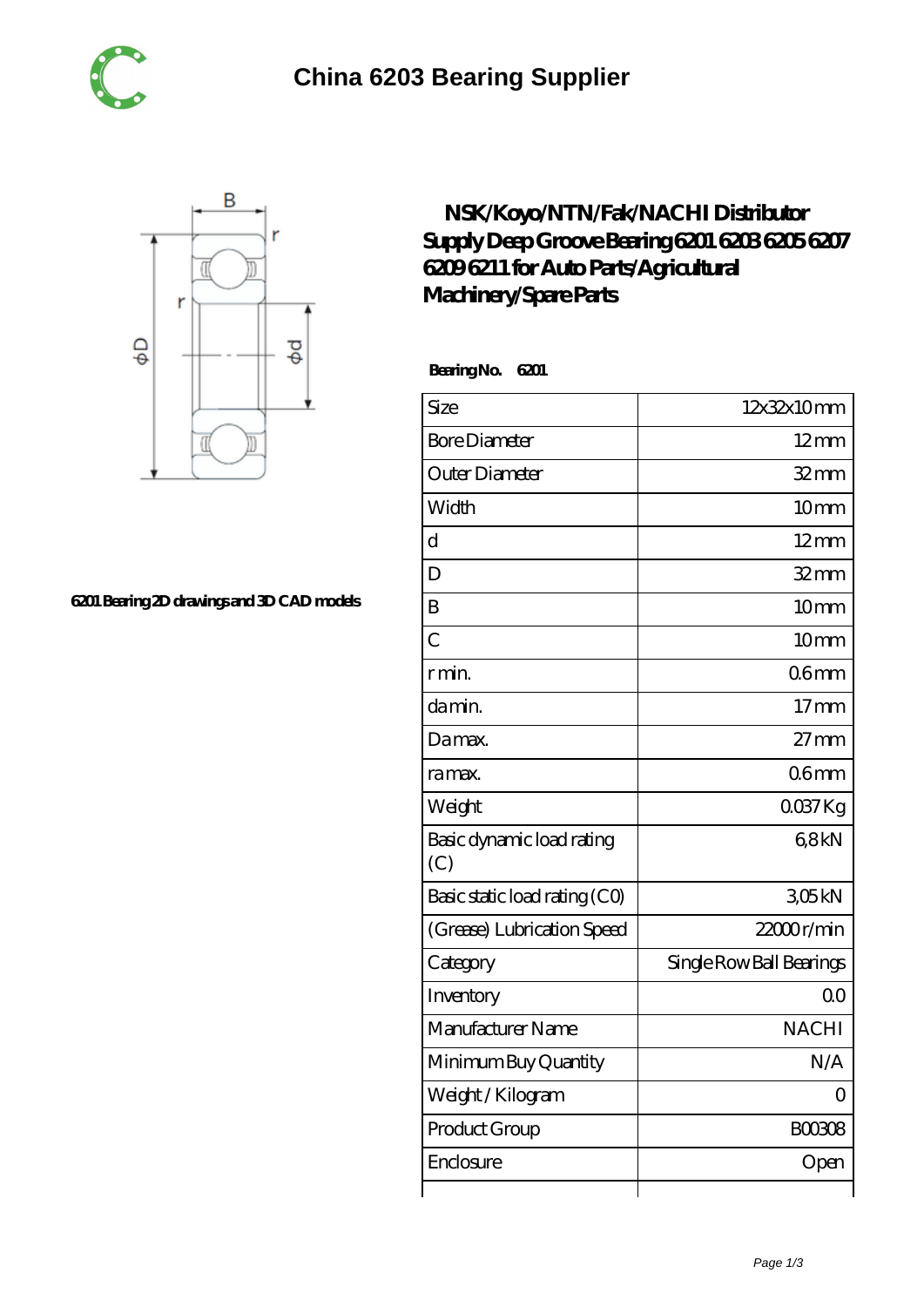

## **[China 6203 Bearing Supplier](https://m.tuto-webmaster.com)**

| Precision Class                    | ABEC 1   ISO PO                                                                                                                                                                                                            |
|------------------------------------|----------------------------------------------------------------------------------------------------------------------------------------------------------------------------------------------------------------------------|
| Maximum Capacity / Filling<br>Slot | No                                                                                                                                                                                                                         |
| Rolling Element                    | <b>Ball Bearing</b>                                                                                                                                                                                                        |
| Snap Ring                          | No                                                                                                                                                                                                                         |
| Internal Special Features          | No                                                                                                                                                                                                                         |
| Cage Material                      | Steel                                                                                                                                                                                                                      |
| Internal Clearance                 | CO-Medium                                                                                                                                                                                                                  |
| Inch - Metric                      | Metric                                                                                                                                                                                                                     |
| Long Description                   | 12MM Bore; 32MM<br>Outside Diameter; 10MM<br>Outer Race Width; Open;<br>Ball Bearing, ABEC 1   ISO<br>PQ No Filling Slot; No Snap<br>Ring, No Internal Special<br>Features: CO-Medium<br>Internal Clearance; Steel<br>Cage |
| <b>Other Features</b>              | Deep Groove                                                                                                                                                                                                                |
| Category                           | Single Row Ball Bearing                                                                                                                                                                                                    |
| <b>UNSPSC</b>                      | 31171504                                                                                                                                                                                                                   |
| Harmonized Tariff Code             | 8482.105068                                                                                                                                                                                                                |
| Noun                               | Bearing                                                                                                                                                                                                                    |
| Keyword String                     | Ball                                                                                                                                                                                                                       |
| Manufacturer URL                   | http://www.nachiamerica.c<br>om                                                                                                                                                                                            |
| Weight/LBS                         | 0081                                                                                                                                                                                                                       |
| Bore                               | Q472Inch   12Millimeter                                                                                                                                                                                                    |
| Outside Diameter                   | 1.26Inch   32 Millimeter                                                                                                                                                                                                   |
| Outer Race Width                   | 0394Inch   10Millimeter                                                                                                                                                                                                    |
| Inner Race Width                   | OInch   OMillimeter                                                                                                                                                                                                        |
| Bore Type                          | Cylindrical Bore                                                                                                                                                                                                           |
| Configuration                      | Single Row                                                                                                                                                                                                                 |
| <b>Bore Size</b>                   | $12 \,\mathrm{mm}$                                                                                                                                                                                                         |
| Width                              | 10mm                                                                                                                                                                                                                       |
|                                    |                                                                                                                                                                                                                            |